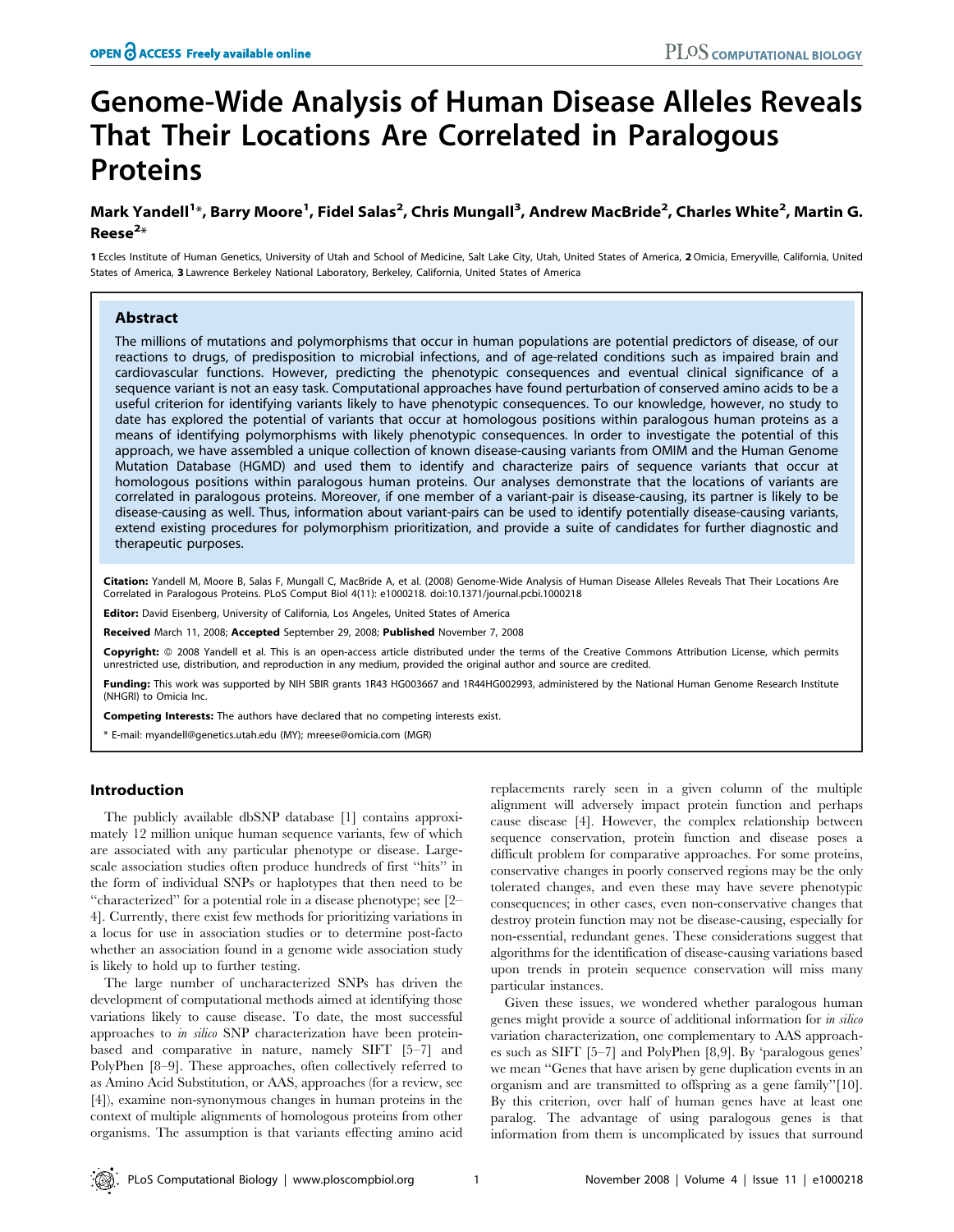## Author Summary

There exists a superabundance of human sequence variations. Testing every sequence variant for association with human disease is often infeasible, as studies must be very large—and hence expensive—to overcome the statistical penalties used to control for multiple tests. A common alternative is to assay only a subset of sequence variants for which there are prior reasons to believe they may be disease-causing. Sequence variants that change conserved amino acids, for example, are often diseasecausing. As an adjunct to this approach, we have explored the potential of variants that occur at homologous positions within paralogous human proteins as a means of identifying disease-causing DNA sequence variations. We find that DNA sequence variants co-occur at aligned amino acid pairs more frequently than expected by chance, suggesting that similar functional constraints on paralogous proteins result in coordinated distributions of variants along their lengths. Moreover, if one member of a variant-pair is disease-causing, its partner is likely to be disease-causing as well. These facts provide new avenues for the identification of disease-causing sequence variations.

attempts to compare allelic data between multiple organisms. In order to explore the utility of paralogous genes for purposes of phenotypic in silico variation characterization and prioritization, we have systematically examined the genome-wide distribution of sequence variants along the lengths of paralogous proteins.

To further test the clinical relevance of these data, we have also assembled a collection of known disease-causing variations drawn from OMIM [11] and HGMD [12]; both of these databases provide extensive documentation of disease-causing sequence variations. We then mapped each of these variations to their gene annotations and protein sequences. This dataset has allowed us to identify and characterize pairs of variations that occur at homologous positions within human disease genes (Figure 1). We find that sequence variants co-occur at aligned amino acid pairs more frequently than expected by chance, suggesting that similar functional constraints on paralogous protein sequences result in coordinated distributions of both disease and non–disease-causing variants along their lengths. Moreover, our disease-gene analyses demonstrate that if one member of a variant-pair is disease-causing, its partner is likely to be disease-causing as well. Thus, knowledge of a sequence variant's paralogous relationships is useful for purposes of in-silico identification of novel disease-causing alleles.

#### Results

# Genome-wide analysis of dbSNP polymorphisms

In order to investigate the genome-wide distribution of coding sequence variants within paralogous genes, we used two methods to assemble sets of paralogous genes. First, we identified a set of best-hit gene pairs, e.g. every pair of genes whose proteins hit one another with a BLASTP Expect<1e<sup>-6</sup>. In total this set contained 17,111 human genes (termed 'Best-hits'). Second, we identified a sub-set of 7,368 reciprocal best-hit (BLASTP Expect<1e<sup>-6</sup>) proteins, which is an even stronger criterion for paralogous genes; we term these Reciprocal Best-hit gene pairs. The motivation behind this procedure was to test two definitions of paralogs: a less-stringent and a more stringent. Defining paralogs simply as ''Genes that have arisen by gene duplication events in an organism and are transmitted to offspring as a gene family'' [10], overlooks the fact that it is possible to distinguish two types of paralogs by homology: those that are merely homologous to one another, and those that are each others best hit, e.g. reciprocal best hit pairs. These are more similar to one another than they are to any other member of their gene family. Thus the two sets of paralogs (Table 1) allowed us to ask if the positions of coding variants might be more correlated among reciprocal best-hit pairs than for best-hits; in fact both sets show very similar correlations in variant positions.

Next we characterized all dbSNP reference polymorphisms [1] mapped to these 17,111 genes, first determining if they mapped to the gene's annotated protein sequence(s) in GenBank. As many of



Available Variations in Query Protein

Available Variations in Subject Protein

Figure 1. Using sequence homology to identify variant pairs. The protein encoded by a candidate disease gene (the subject in the alignment) is aligned to a paralogous protein encoded by a locus with known disease-causing alleles (the query in the above alignment). Shown in red is a paralogous variant pair. Variants in the candidate that occur in the same positions in the alignment as a known disease-causing variant in the other protein are prioritized for use in subsequent association studies. doi:10.1371/journal.pcbi.1000218.g001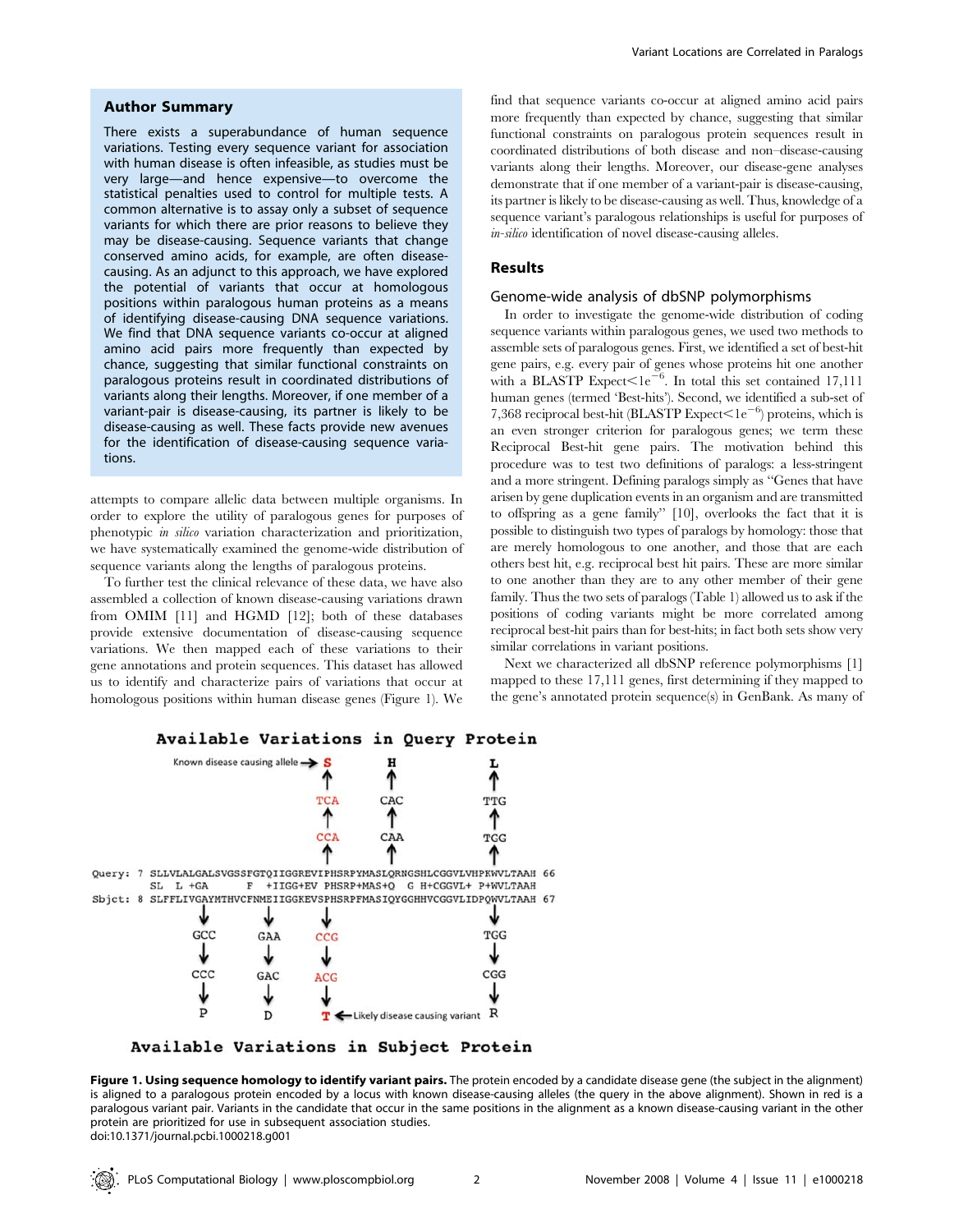| <b>Table 1.</b> ODDs scores associated with different types of variant pairs. |        |              |      |          |          |      |             |
|-------------------------------------------------------------------------------|--------|--------------|------|----------|----------|------|-------------|
| <b>Dataset</b>                                                                | Genes  | % Similarity | Syn. | Non-syn. | Non-con. | Con. | Frame-shift |
| <b>Reciprocal Best-hits</b>                                                   | 7,368  | 74.5         | 33.7 | 31.7     | 95.3     | 64.3 | 200.4       |
| <b>Best hits</b>                                                              | 17.111 | 69.1         | 32.2 | 31.3     | 89.3     | 62.1 | 218.2       |

Genes: number of genes in the dataset. % Similarity: average value for the dataset's aligned proteins. Syn: synonymous variants. Non-syn: non-synonymous variants (pooled variants from the other classes of variant, including nonsense variants). Non-con: non-conservative substitutions. Con: conservative substitutions. Frame-shift: frameshift inducing indels. Values in the table are ODDs scores (observed number of variant pairs/expected number of variant pairs). doi:10.1371/journal.pcbi.1000218.t001

these gene-pairs encoded very similar protein sequences, we restricted our analyses to dbSNP variants with a map weight of class 2 in dbSNP—variants that can be uniquely mapped to a single location with the genome (for details see ftp://ftp.ncbi.nih. gov/snp/00readme.html). In total, this procedure gave us a set of 109,989 coding variants. We then analyzed each sequence variant's impact on the protein sequence (see Materials & Methods). We first characterized each variant according to whether it produced a synonymous (43,467), or non-synonymous (66,522) change, further breaking the non-synonymous variants into five sub-classes: conservative amino acid substitutions (30,690), non-conservative substitutions (24,070), nonsense (stop codon producing) variants (1,148), frameshift variants (9,895) and in-frame indels (719).

We then aligned each paralogous gene pair's protein sequences using BLASTP [13,14], and used these alignments to identify aligned variants (see Figure 1 for an overview of the algorithm). In total we found 4743 aligned variants. The ODDs scores for nonconservative, conservative, and synonymous pairs were 89.3, 62.1, and 32.2 respectively. All were significant at  $P \ll 1 \times 10^{-4}$  (Table 1). The ODDs score for all non-synonymous pairs, conservative and non-conservative substitutions combined, was 31.3 ( $P \ll 1 \times 10^{-4}$ ). Surprisingly, this was lower than the individual ODDS scores for variants causing conservative and non-conservative amino acid changes. We first sought to explain this phenomenon by asking if it is due to the fact that some types of non-synonymous changes are mutually excluded from occurring at the same position in a codon, e.g. nonsense mutations cannot occur at the first and second position of a methionine codon, but amino acid substitutions can. To test this hypothesis, we regrouped the variant pairs by aligned amino acid rather than the more stringent criterion of their having the same position within the aligned codons. Interestingly this had little effect on either the ODDs scores, or their relative magnitudes to one another. Thus, it appears that the different subclasses of non-synonymous variants have distinct distributions along the aligned proteins.

We also observed a correlation between the degree of sequence similarity and fraction of aligned variant-pairs. The Spearman correlation coefficient [15] between the odds ratio (i.e. the ratio of the observed to expected numbers aligned variant-pairs) and the average number of bits per aligned position of two aligned paralogous proteins was  $0.47$  (P<0.001) among the 17,111 best-hit protein pairs. In other words, the more similar the to paralogous proteins, thee more correlated the positions of their sequence variants. Taken together these results suggest that similar functional constraints together with similar positions of synonymous codons in paralogous protein sequences combine to result in coordinated, classspecific distributions of variants along their lengths.

# Disease genes and their polymorphisms

Next we asked if paralogous polymorphisms can be used to identify disease-causing variants. To do so we used a set of 2,244

curated human disease-genes (the ''Omicia disease gene set''), which have been documented in the literature as playing a causative role in one or more human diseases. This list of genes includes and extends a human disease gene set previously published by Jimenez-Sanchez [16] that contains 923 genes. The complete list of genes and their variants is available at http:// www.yandell-lab.org/publications/variant\_data.htm.

For these disease gene analyses we used a different set of sequence variants—one consisting of 35,292 coding sequence variants in 2,244 disease genes drawn largely from OMIM, HGMD and dbSNP (see Materials & Methods for details). The dataset contains:

- A. 4,120 OMIM variants: 4,103 non-synonymous (incl. 1,359 conservative substitutions, 1,695 non-conservative substitutions, 1,049 nonsense) and 17 synonymous variants.
- B. 17,467 HGMD variants: 12,312 non-synonymous (incl. 4,338 conservative substitutions, 7,811 non-conservative substitutions, and 163 nonsense variants) and 5,155 indel variants.
- C. 13,858 dbSNP variants: 7,268 non-synonymous (incl. 4,063 conservative substitutions, 3,058 non-conservative substitutions, 147 nonsense variants) and 6,590 synonymous variants.

Interestingly, more than 25% of the OMIM alleles are nonsense, meaning they result in a termination codon, while the HGMD and dbSNP sets contain a very small percentage  $(<5\%)$  of nonsense alleles. OMIM deletion and insertion mutations were not included due to ambiguities in the entry format. Database entries that could not be mapped to the current annotated protein were also excluded from the dataset (see Materials & Methods for details).

As our disease gene set contained few genes whose proteins were reciprocal best hits, we instead examined the frequency of aligned variant pairs between each gene and its best hit (1448 gene pairs) within the set of disease genes. We first calculated the global correlation (using an odds ratio as above) in variation positions among paralogs for the 2,244 Omicia disease genes, using the 28,691 non-synonymous and 6,607 synonymous variants located within these genes. The results of this analysis are shown in Table 2. If we align polymorphisms from dbSNP against polymorphisms from dbSNP, the odds ratio for paralogous missense pairs (pooled non-conservative and conservative substitution pairs; see Table 2) is 9.5 ( $P \ll 1 \times 10^{-4}$ ). This means that, among Omicia disease genes, non-conservative and conservative polymorphisms from dbSNP co-occur as paralogous pairs 9.5 times more frequently than expected by chance. The value was 6.1 for synonymous variants. If we only consider disease-causing variants aligned to other disease-causing variants, the ratio is 8.8  $(P \ll 1 \times 10^{-4})$ . The tendency of dbSNP mis-sense variants to pair with known disease-causing variants is less: the ODDs ratio is 2.2  $(P \ll 1 \times 10^{-4})$ .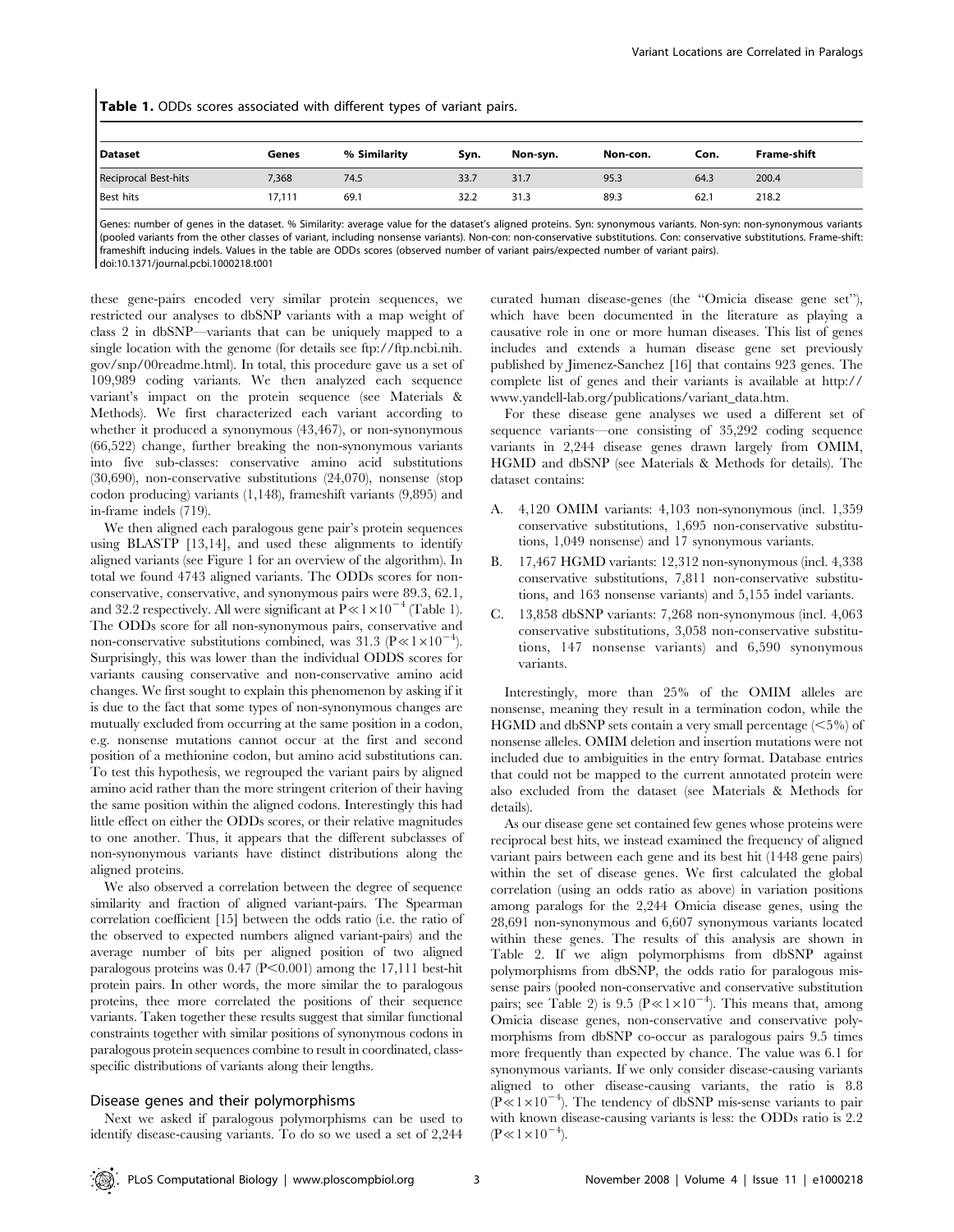| <b>Table 2.</b> ODDs ratios for disease-gene variant pairs. |                  |                   |  |  |
|-------------------------------------------------------------|------------------|-------------------|--|--|
|                                                             |                  |                   |  |  |
| <b>DATABASE</b>                                             | <b>MIS-SENSE</b> | <b>SYNONYMOUS</b> |  |  |
| dbSNP vs. dbSNP                                             | 9.5              | 6.1               |  |  |
| all disease vs. all disease                                 | 8.8              | N/A               |  |  |
| all disease vs. dbSNP                                       | 22               | N/A               |  |  |

Column 1 lists the database of origin for each member of the variant pair. ''all disease'' means known disease-causing variants from OMIM and HGMD. Columns 2 and 3 give the odds ratios (observed/expected) for screening every gene from the Omicia disease gene set for paired variants using pooled nonconservative and conservative substitutions (here termed 'MIS-SENSE') and synonymous variants from the respective databases.  $P \ll 1e^{-4}$  for all values. doi:10.1371/journal.pcbi.1000218.t002

As was the case for best-hit paralogous protein pairs, we found that for known disease associated genes the sequence similarity of the two aligned proteins is also positively correlated with the number of their aligned variants (Spearman correlation coefficient  $R = 0.32$  for the reciprocal best pairs,  $R = 0.47$  for best-hits P<0.001). In summary, these results show that even though the proteins encoded by the disease gene pairs were on average less similar to one another than the reciprocal best hits used in our genome-wide investigations above (58.5% vs. 74.2% respectively), the same correlations still exist as to where sequence variants occurred along the lengths of their proteins. Moreover sequence variants known to be associated with human disease tend to align with one another more frequently than phenotypically uncharacterized polymorphisms from dbSNP.

# Disease-causing variant pairs preferentially align with one another

Next we determined whether or not disease-causing alleles tend to pair with one another more often than expected by chance. In other words, if one member of an aligned variation pair is diseasecausing, is its partner likely to be disease-causing as well? In order to test this hypothesis we first chose a random set of 7000 known, disease-causing variations from among the 15,203 non-conservative and conservative (mis-sense) variants derived from HGMD and OMIM in the Omicia disease gene set; we called this Set A. We also randomly chose 7,000 of non-conservative and conservative substitution variants from among the 7,268 dbSNP nonsynonymous variations located in these same genes; we called this Set B. We then assayed how often alleles in Set A and Set B were found paired with the remaining 8,203, known HGMD and OMIM disease-causing, conservative and non-conservative substitution variants not included in either Set A or Set B; these were our control set, Set C. Overall we observed an 86% enrichment  $(6.6\text{-fold} \pm 0.11; P \ll 1 \times 10^{-4})$  of OMIM and HGMD alleles from Set A paired with disease-causing OMIM and HGMD alleles in Set C, compared to dbSNP variants from Set B paired with OMIM and HGMD alleles in Set C. Thus, known disease-causing alleles tend to preferentially align with one another. This finding demonstrates that on average, choosing uncharacterized variations aligned to known disease variants will enrich 6.6-fold for clinically significant variations.

We repeated the experiment using only non-conservative variants, and once again using only conservative ones. The same trends were observed. The enrichment for Set A–C pairs was 14 fold $\pm$ 0.19 (P<0.0001) for conservative variants, and even greater for non-conservative variants (19-fold $\pm$ 0.19; P<0.0001). Thus pooling non-conservative and conservative polymorphisms lowers the relative enrichment for disease-causing pairs, a result consistent with our earlier genome-wide paralog analyses. In summary, these results demonstrate that disease-causing variants tend to associate with one another to the exclusion of non-diseasecausing variants—implying that novel variants in gene A aligned with known disease-causing variants in gene B (Figure 1) are on average more likely to be disease-causing than are novel polymorphisms occurring elsewhere in gene A.

# **Discussion**

We have performed the first analysis of the distribution of DNA sequence variants within the protein coding portions of paralogous genes. Our data show that (1) protein sequence variants, both synonymous and non-synonymous, tend to occur with high frequency at homologous positions within paralogous proteins; (2) that different subclasses of variants have distinct distributions along the aligned proteins; and (3) that disease-causing variants also tend to pair with one another. Overall, the magnitude of the correlation in variant positions is correlated with the sequence similarity of the two proteins. These facts suggest that similar patterns of codon usage and functional constraints combine to produce correlations in the locations of variants along the lengths of paralogous proteins. This coordination includes not only common ( $MAF > 2\%$ ), synonymous variants, without phenotypic consequences, but also extends to rare, disease-causing alleles.

We also discovered that different subclasses of variant have distinct distributions along the lengths of paralogous proteins. Two facts support this conclusion. First, we observed differing tendencies of variant sub-classes to pair with one another (Table 1). Among best-hit paralogous proteins, the ODDs scores for synonymous, non-synonymous, conservative, and non-conservative variants are 32.2, 31.3, 62.1 and 89.3 respectively. Second, combining classes always depresses the ODDs score. Thus it appears that each subclass of variant occurs in a specific pattern along the lengths of paralogous proteins, with non-conservative variants having the most highly correlated distribution. One possible explanation of the different distributions is that purifying selection acts to restrict non-synonymous substitutions to a subset of positions in the two proteins, while synonymous variants are free to occur at a greater number of positions; hence the lower ODDS score for synonymous pairs.

Disease-causing variants also tend to align with one another. Moreover, they do so to the exclusion of phenotypically uncharacterized variants in dbSNP. Overall, disease-causing variants are 6.6-fold  $(P<1\times10^{-4})$  more likely to pair with one another than with non-synonymous dbSNP variants. When disease-causing variants producing conservative and non-conservative amino acid changes are considered separately, the enrichment is even more pronounced: 14- and 19-fold, respectively. As the dbSNP database presumably contains some undiscovered disease-causing variants, these odds ratios are likely lower bounds; thus the trend is quite robust. Though speculative, one possible explanation of these facts is that similar functional constraints in paralogous proteins restrict rare, disease-causing variants to a few homologous positions where particular amino acid substitutions produce the disease phenotype. In any case, like other classes of variant, rare, disease-causing variants in paralogous proteins also tend to pair.

Alignments of paralogous proteins and their variations provide a novel resource for functional genomics. Consider that aligned variation pairs can be divided into three basic classes depending on whether their members are known to be disease-causing or not; Figure 2 provides a summary of this classification system. Each class 1 pair, for example, relates a pair of known diseases, both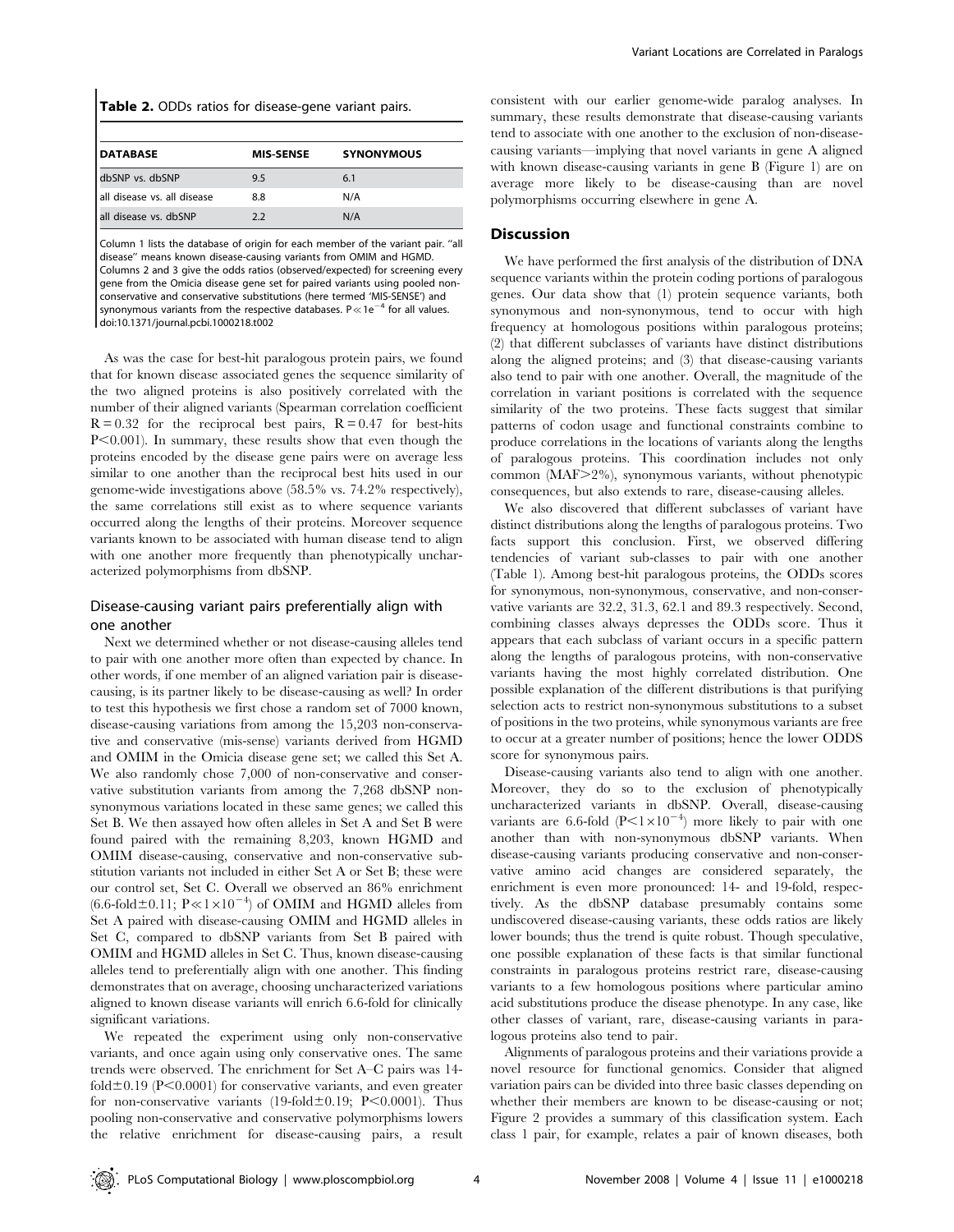|                                                       | Known disease<br>causing variant from<br>OMIM or HGMD | Uncharacterized<br>variant from dbSNP |
|-------------------------------------------------------|-------------------------------------------------------|---------------------------------------|
| Known disease<br>causing variant from<br>OMIM or HGMD | CLASS <sub>1</sub>                                    | CLASS <sub>2</sub>                    |
| Uncharacterized<br>variant from dbSNP                 | CLASS <sub>2</sub>                                    | CLASS <sub>3</sub>                    |

Figure 2. Classification system for variant pairs. doi:10.1371/journal.pcbi.1000218.g002

caused by mutations at equivalent positions in two paralogous proteins. Table 3 shows a sample set of class 1 pairs. Similar changes in similar proteins suggest similar biochemical etiologies, and in some cases overlapping disease phenotypes. Patients with Menkes and Wilson disease, for example, both suffer from abnormalities in copper metabolism [17–19]. Likewise Alagille and Marfan syndrome Type I are both associated with spinal, vision, and circulatory abnormalities [20–25]. These facts demonstrate how variant pairs can be used as starting points in the search for latent knowledge in disease literature and databases. In other words, therapies and drugs used to treat disease symptoms caused by mutations in one member of a pair might prove efficacious in treating the other disease as well. No doubt, a myriad of issues including time and place of gene expression will complicate such simple conclusions. Nonetheless, these data show how paralogous disease genes and their variant-pairs can be used for hypothesis generation and as points of departure for further clinical research. Similarly, extending this procedure to include paralogs of known disease genes, that are not themselves yet associated with any disease could be used to identify new disease gene candidates, and to identify uncharacterized variants within them likely to have phenotypic consequences.

Another use for variant-pairs is in variation prioritization for association studies and clinical validation studies. Current AAS methodologies [4] such as SIFT [5] and PolyPhen [8] look for those sequence changes likely to disrupt conserved regions. Obviously, many disease alleles do result in violent changes to conserved portions of proteins—frameshift, and nonsense mutations for example. Nevertheless, some alleles are more subtle: For some proteins, conservative changes in poorly conserved regions may be the only tolerated changes; in other cases, even nonconservative changes that destroy protein function may not be disease-causing, especially for non-essential, redundant genes. These considerations suggest that a hybrid approach to variant prioritization might prove effective, one that used conservation together with information about the locations of uncharacterized variants relative to other disease-causing alleles, e.g. Class 2 variants in Figure 2. Our analyses suggest that such an approach might improve the performance of AAS approaches, especially for genes with a closely related paralog known to be a human disease gene.

Our results naturally raise questions as to the origins of variant pairs. One possibility is ''common descent'', but this seems unlikely. Widely accepted models for gene duplication [26–28] generally assume that paralogous genes arise from one or a few ancestral duplication events, which are later fixed in the population as a result of positive selection. No matter how numerous the variations at each position in the progenitor protein, a duplication event will fix a single variant at each position in the new paralog. Thus, it seems more likely that variants in the duplicated gene will have arisen after the duplication event, especially for more ancient duplications—and that the correspondence in their locations is a product of similar selective pressures acting on both paralogs.

Another potential explanation for the trends we have observed is gene conversion [26,29,30], which may provide another source of coordinated variation among highly conserved paralogous genes. Repeated recombination between the new duplicate and its ancestor within a population might furnish the newer gene with many of the same variants as its parent. Novel variants in the duplicate might also be passed to its ancestor as well. In principle, disequilibrium and/or similar variant frequency spectra at aligned amino acids might be used to distinguish this model from the one proposed above, with disequilibrium and similar variant frequency spectra construed as supporting the gene conversion model. However, such analyses lie outside the scope of the present paper. Whatever the ultimate cause of the phenomenon, our results clearly demonstrate that variations tend to occur at equivalent positions in paralogous proteins. This fact provides new avenues for DNA variant prioritization and for clinical studies.

# Materials and Methods

#### Datasets

The DNA variants used in this study were obtained as follows. For the ''Genome-wide analyses of dbSNP polymorphisms'', variant data was retrieved from NCBI's dbSNP FTP site and stored in a MySQL database as described below. All fields from the chromosome reports (ftp://ftp.ncbi.nih.gov/snp/organisms/ human\_9606/chr\_rpts) for chromosomes 1–22, X and Y were

| Gene A       | ID of SNP in Gene A  | Disease assoc. with Gene A | Gene B | ID of SNP in Gene B  | Disease assoc. with Gene B |
|--------------|----------------------|----------------------------|--------|----------------------|----------------------------|
| <b>FGFR2</b> | <b>HGMD:CX972741</b> | Pfeiffer syndrome          | FGFR3  | HGMD:CM950470        | Thanatophoric dysplasia    |
| JAG1         | <b>HGMD:CD993777</b> | Alagille syndrome          | FBN1   | HGMD:CM972811        | Marfan syndrome            |
| ATP7A        | HGMD:CM940140        | Menkes syndrome            | ATP7B  | <b>HGMD:CM970138</b> | Wilson disease             |
| ABCA1        | HGMD:CM993803        | Tangier disease            | ABCA4  | HGMD:CM990025        | Stargardt disease          |
| <b>CFTR</b>  | <b>HGMD:CM940275</b> | Cystic fibrosis            | ABCC8  | HGMD:CM981883        | Hyperinsulinism            |

Columns 1 & 4 give the gene symbols for two paralogous disease-causing genes. Columns 2 & 5 give the IDs of the two variants that comprise the Class 1 pair. Columns 3 & 6 list the diseases most commonly associated with the two paralogous variants.

doi:10.1371/journal.pcbi.1000218.t003

Table 3. Selected Class 1 SNP pairs.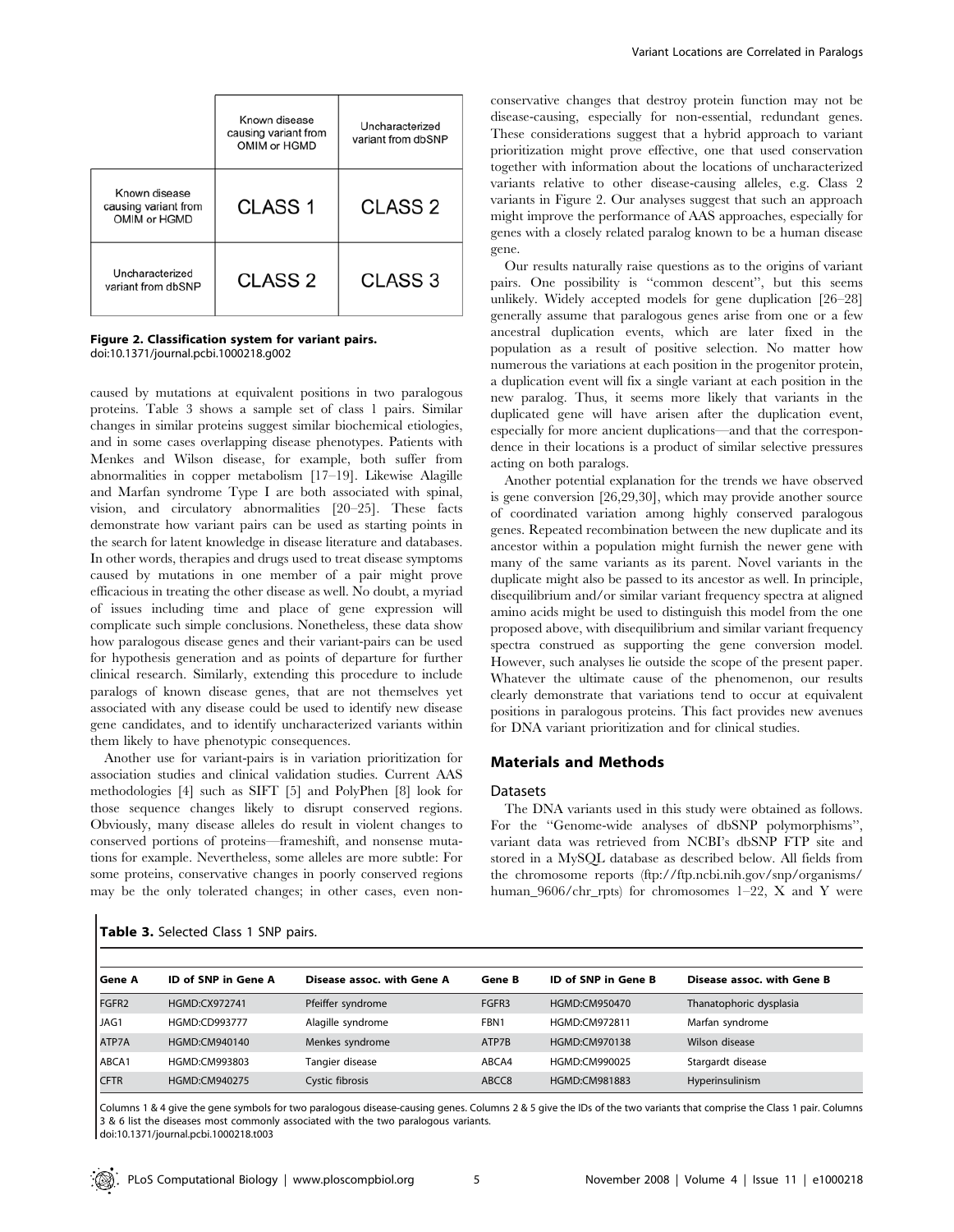loaded into a database table. Fasta files of the sequence variants were downloaded from ftp://ftp.ncbi.nih.gov/snp/organisms/ human\_9606/rs\_fasta. Each variant's ID and allele were parsed from the fasta header and loaded to a table in the database. Flatfile dumps of the ANS1 formatted dbSNP data were retrieved (ftp:// ftp.ncbi.nih.gov/snp/organisms/human\_9606/ASN1\_flat) and parsed for contig accession and version, variant coordinates, location type and orientation. These fields were also loaded into a database table. Finally, a computational biology software library for genome annotations called CGL [31] (www.yandell-lab.org/ cgl) was used to extract contig based gene coordinates for each human gene from NCBI's release 36.2 of the human genome annotation (ftp://ftp.ncbi.nih.gov/genomes/H\_sapiens) and this data was loaded into the database. Structured Query Language (SQL) was used to query the database for every variant that was contained within the boundary of each gene's coordinates and a report was generated for each gene's variants containing their contig ID, gene symbol, RefSNP ID [1], location of variant on the contig, map weight of the variant, allele, location type, and orientation.

The variants used in the disease gene analyses were obtained from 3 sources: OMIM [11], HGMD [12] and dbSNP [1]. In each case we used a set of 2244 human disease genes based upon a list published in Jimenez-Sanchez et al [16]. This list of 923 genes was extended to include every gene from OMIM or HGMD with at least one sequence variant having a peer-reviewed publication showing its involvement in or association with a human disease. OMIM alleles in these genes were selected as follows. Diseasecausing alleles and sequence variants implicated in disease predisposition were parsed from OMIM XML documents. Unfortunately, the positions of these variants on the currently annotated protein sequence are often unknown, as OMIM indexes its coding variants according to the amino acid they alter on the protein sequence reported in the publication, rather than the currently annotated protein sequence. The currently annotated protein often differs from these sequences. In order to circumvent this issue, we developed a mapping process to move the OMIM alleles forward to the current annotations. It works as follows. OMIM alleles are documented by the change they cause, e.g. H35K would refer to a variant that changes a histidine located at position 35 to a lysine. Usually we were able to obtain this information for several variants at various positions along the protein. We then asked if there was a single offset that would map each variant to the currently annotated protein. Consider two variants annotated as H35K and W87S. Although the currently annotated protein might not contain either of these amino acids at the these positions, in many cases adding or subtracting a constant value from both of the OMIM locations will be bring them into register with the currently annotated protein sequence. Assuming *n* alleles are available, the probability that this would occur by chance would be around  $(1/20)^n$ , neglecting amino acid frequency biases. To control for this factor we automatically identified low complexity proteins and manually reviewed each placement on these proteins. In total we were able to map more than 80% of OMIM alleles by this procedure. HGMD [12] allele information was obtained from HGMD as XML documents. These were postprocessed, and checked for agreement with the current GenBank annotations. Variants from dbSNP were chosen on the basis of their frequencies ( $MAF > 2\%$ ). A publication on the details of this algorithm is in preparation.

#### Classification of variants

one of 6 categories on the basis of the change to the protein: synonymous, conservative substitution, non-conservative substitution, nonsense, frameshift, and in-frame insertion or deletion. Designation as conservative versus non-conservative was based upon the BLOSUM 62 matrix [32]; changes with a score  $\geq 0$  were considered conservative, those less than 0, non-conservative.

## BLAST searches

All blast searches were carried out using WU-BLASTP (http:// blast.wustl.edu) with the following command line: blastp db query  $-B = 1000 - E = 0.0001 - Z = 300000$ . Hits were parsed at  $E < 1e^{-6}$ .

#### Conversion of GenBank annotations

GenBank annotations (version 36.2) were downloaded from ftp.ncbi.nlm.nih.gov/genomes. These were converted from Gen-Bank format to BioChaos XML documents using the Bio-Chaos software library (http://www.fruitfly.org/chaos-xml). The resulting XML documents were used as inputs, together with the variant data described above, to a CGL-based pipeline. Variant locations were first classified as coding or non-coding, and then further classified according to the type of change to the annotated protein sequence. Variants were related to one another using BLASTP protein alignments and CGL was used to map the variants onto the protein alignments, and onward to their implied aligned codons. This allowed us to keep track of both the amino acid and the corresponding underlying nucleotides. Thus we were able to ascertain when variants mapped to same amino acid and when they mapped to the equivalent position within the codon as well.

#### ODD scores and significance calculations

We followed an established procedure to calculate odds scores for aligned amino acids [32] and simply adapted it to aligned variants. The expected frequency of variant-pairs was obtained by tallying the number of variants contained in the aligned portions of each query protein, and dividing that value by the total length of the BLASTP alignments. The same calculation was also carried out for each subject protein sequence. The product of these two frequencies gives the expected frequency of variant pairs. Next, the number of aligned variant pairs (the observed) were tallied and then divided by the total length of the BLASTP alignments, to give the observed frequency of aligned variants. The reported ODDs scores are the ratios of the observed and expected frequencies. This simple model for the expectation provides a means to measure the tendency for variants to pair, and to quantify the magnitude of the trend in order to estimate its utility for prioritization and data mining purposes. Although it might be possible to formulate an expectation model that takes into account the relative contributions of the genetic code and purifying selection, this would not provide a means to measure the tendency of variants in paralogous proteins to pair—our goal. To see why, consider that under an expectation model that correctly accounted for the relative contributions of codon-substitution patterns and purifying selection, we would expect an odds score of 1.0, i.e. the observed frequency would equal the expectation.

The Statistical significance of the ODDs scores was estimated by simulation. The frequencies of variant pairs used in the expectation calculation were used to produce two strings of 0 s and 1 s equal to one-tenth the length of total length of the BLASTP alignments, wherein a 1 represented the occurrence of a variant. Perl's rand function and the frequencies of variant pairs in the BLASTP alignments were used to produce these strings. 1 s appearing in both strings at the same offset were scored as aligned. This simulation was repeated 10,000 times; if none of the simulations had an ODDs score equal to or greater than the